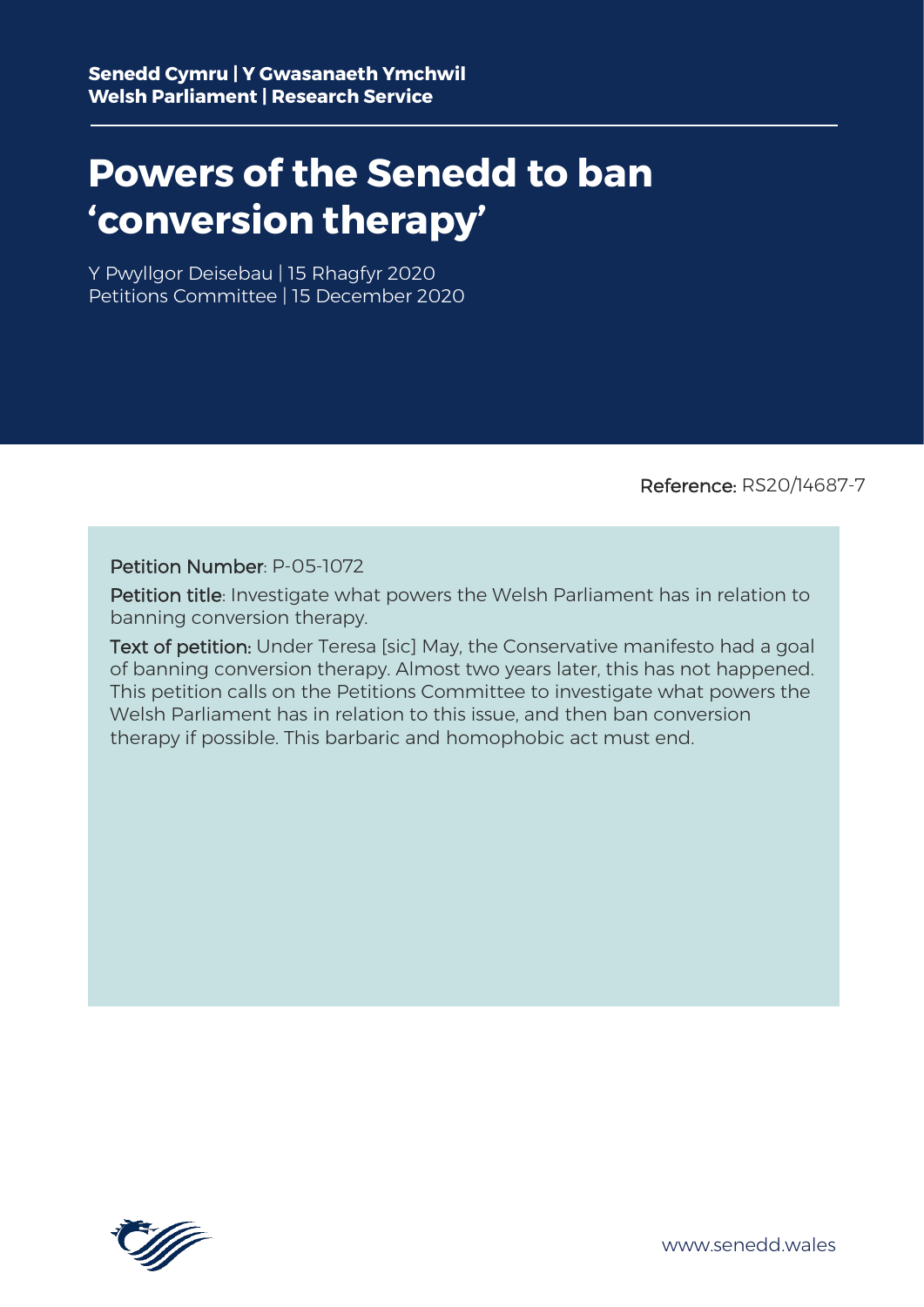## 1. Background

There is no universal definition of 'conversion therapy'. The [Stonewall charity](https://www.stonewall.org.uk/campaign-groups/conversion-therapy)  [defines it](https://www.stonewall.org.uk/campaign-groups/conversion-therapy) as "any form of treatment or psychotherapy which aims to change a person's sexual orientation or to suppress a person's gender identity" which, it states, is "based on an assumption that being lesbian, gay, bi or trans is a mental illness that can be '*cured'"*.

In 2018, under Prime Minister Theresa May, the UK Government's Equalities Office published an [LGBT Action Plan](https://assets.publishing.service.gov.uk/government/uploads/system/uploads/attachment_data/file/721367/GEO-LGBT-Action-Plan.pdf) ("Action Plan") which said the UK Government would bring forward proposals to "end the practice of conversion therapy" and that it would "fully consider all legislative and non-legislative options to prohibit promoting, offering or conducting conversion therapy".

To date, the UK Government has not introduced proposals to end the practice of conversion therapy.

The House of Commons Petitions Committee has [considered a petition](https://petition.parliament.uk/petitions/300976) calling on the UK Government to "make LGBT conversion therapy illegal in the UK". The petition closed on 13 September and will be considered by the UK Parliament for a debate.

Responding to the House of Commons petition, a [Welsh Government](https://www.walesonline.co.uk/news/wales-news/uk-government-tweet-over-lgbt-18554105)  [spokesperson](https://www.walesonline.co.uk/news/wales-news/uk-government-tweet-over-lgbt-18554105) stated:

> "Conversion therapy is banned throughout the NHS. We expect any organisation providing services on behalf of the NHS in Wales to give a firm commitment it does administer this kind of 'therapy'"

> "We continue to engage with and work with LGBT+ people in Wales to advance equality for all".

There does not appear to be any discussion of 'conversion therapy' in the Senedd Record of Proceedings.